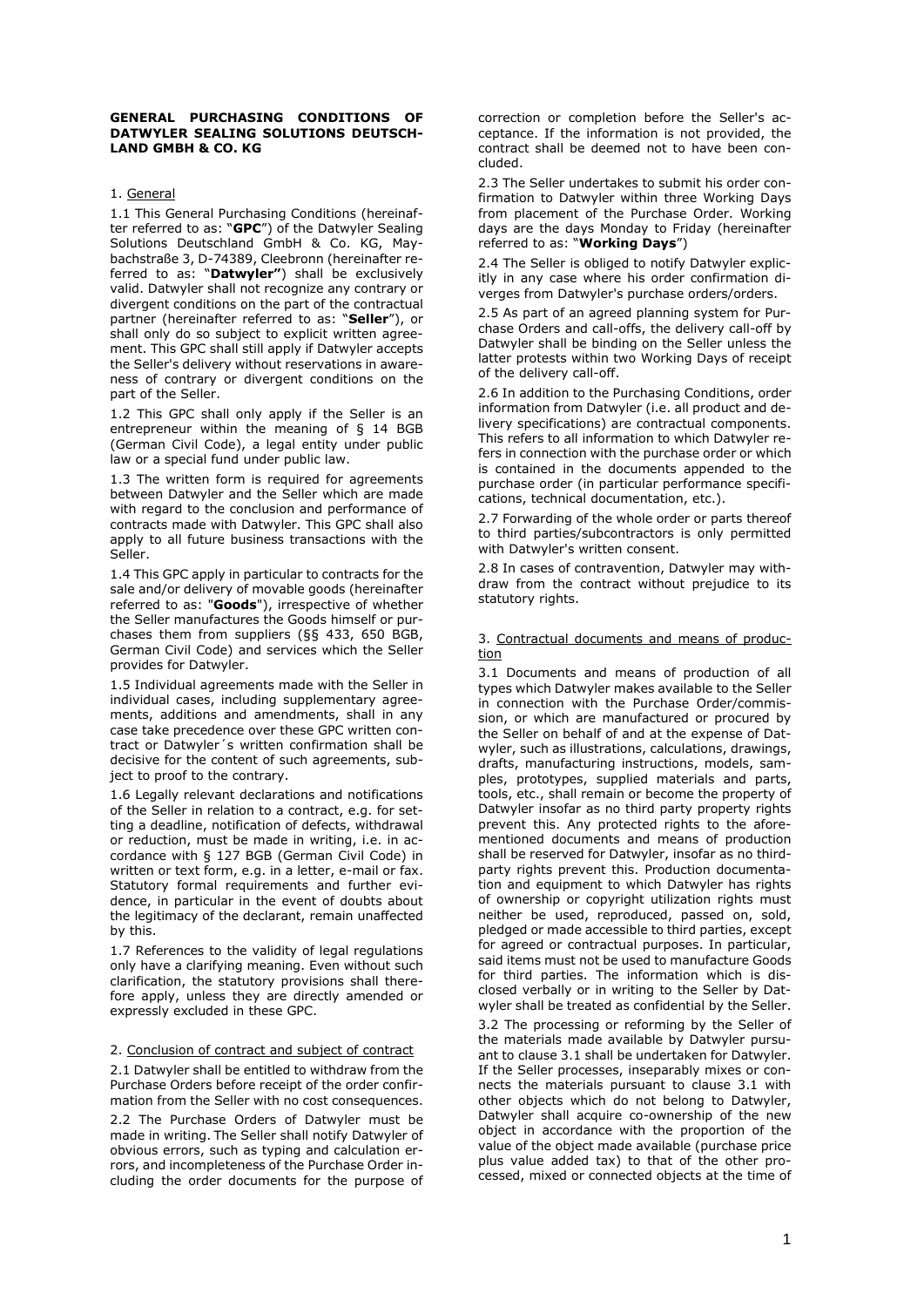processing/reformation. If the mixing or connection takes place in such a manner that the Seller's property should be regarded as the main element, the Seller shall transfer co-ownership to Datwyler on a proportionate basis.

3.3 The Seller shall store Datwyler's materials separately as Datwyler's property in a correct and orderly manner prior to processing. The documents and means of production must be identified on each item as being Datwyler's property. The Seller also undertakes to place Datwyler's co-owned property in appropriate safekeeping.

3.4 The Seller is obliged to insure tools belonging to Datwyler (and the materials and parts made available) at their value when new, at his own expense, against fire, water and theft losses. The Seller shall assign all compensation claims arising from this insurance to Datwyler. Datwyler hereby accepts such assignment.

3.5 The Seller undertakes to carry out the necessary servicing and inspection work together with all maintenance and repair work on Datwyler's tools promptly and at his own expense. The Seller shall notify Datwyler immediately of any incidents. In case of culpable omission, the Seller shall be liable for all resultant loss and damage incurred by Datwyler.

3.6 The Seller shall keep confidentiality regarding all production documents and, at Datwyler's special request, specified means of production. These must only be disclosed to third parties with explicit agreement from Datwyler. The confidentiality obligation is valid beyond the performance of the contract and shall lapse when the knowledge contained has become generally known.

3.7 If Datwyler does not place the order or when the order is completed, the Seller shall, at Datwyler's request, return the production documents and means of production belonging to Datwyler, semifinished and finished Goods (including those rejected by Datwyler as faulty) to Datwyler in perfect condition, without any retaining copies, single parts, etc., or shall destroy or modify them so that they can no longer be used to manufacture the Goods. The Seller shall furnish proof of such destruction/modification at Datwyler's request. The Seller shall have no right of retention over the Goods due to Datwyler pursuant to clause 3 nor over any rights to the Goods.

3.8 If the Seller violates one of the duties stipulated in clause 3, the Seller must pay Datwyler a no-fault appropriate compensation in proportion to the gross value of the order affected by such duty. Datwyler explicitly reserves the right to assert higher damages incurred in individual cases.

3.9 The Seller is only permitted to mention or cite Datwyler as a reference in any marketing materials with the explicit written agreement of Datwyler.

3.10 In addition to clause 3, the Seller is required to sign and observe Datwyler's NDA, Datwyler's Code of Conduct and, if necessary, a separate Tooling Agreement.

# 4. Prices and conditions of payment

4.1 The price stated by Datwyler in the Purchase Order is understood to exclude value added

tax/sales tax and is binding. The price is understood to include packaging. Value added tax is always reported separately by the two parties. Price increase reservations require the explicit written agreement of Datwyler. Supplementary the rules of the Incoterms 2020 DDP (Delivered Duty Paid) at the place of delivery specified by Datwyler´s Purchase Order are valid unless agreed otherwise in writing.

4.2 Datwyler shall process the invoices within the stated periods if they show the order number stated in the Purchase Order and the delivery is complete and the delivery note and all necessary delivery documents, as declared in Clause 8.2, are included. The Seller is responsible for all consequences of failure to comply with this obligation, subject to proof by the Seller that he is not to blame.

4.3 Unless agreed otherwise, Datwyler shall pay as follows, according to its own choice: within 30 days of receipt of invoice, with 3% discount, or within 90 days, strictly net. If the goods only arrive after the invoice, the date of receipt of goods is deemed to be the date of receipt of the invoice. Datwyler shall pay the invoices to the account of the Seller indicated in the invoice.

#### 5. Offsetting and assignment

5.1 Offsetting of Datwyler's claims arising from the business relationship is only permitted if the Seller can offset against a legally determined claim or a claim which has been explicitly recognized by Datwyler. The foregoing also applies to the assertion of retention rights.

5.2. Assignments of claims are only permitted with written agreement from Datwyler.

### 6. Ownership of Goods

6.1 The Seller shall transfer ownership of the Goods manufactured according to Datwyler's production documents or with the help of Datwyler's means of production to Datwyler at the time of manufacture. Clause 3.1 shall apply as appropriate. Datwyler gets ownership or/and the Seller shall transfer the ownership of any other Goods not covered by sentence 1 at the time of delivery.

6.2 Retention of ownership by the Seller is excluded for all deliveries.

#### 7. Delivery and packaging

7.1 Partial deliveries by the Seller are basically prohibited, subject to explicit agreement from Datwyler.

7.2 The dates and periods stated in the Purchase Order are binding on the Seller. The ordered deliveries and services must be received or performed at the intended location on the stipulated date.

7.3 If the Seller recognizes that he will be prevented from performing the contract on deadline with the specified quality, he must inform Datwyler immediately in writing. The Seller must compensate for losses incurred due to delayed notification or omission of notification.

7.4 The statutory provisions shall apply in respect of the qualifying conditions and legal consequences of defaulted delivery and/or performance. After an appropriate grace period has elapsed,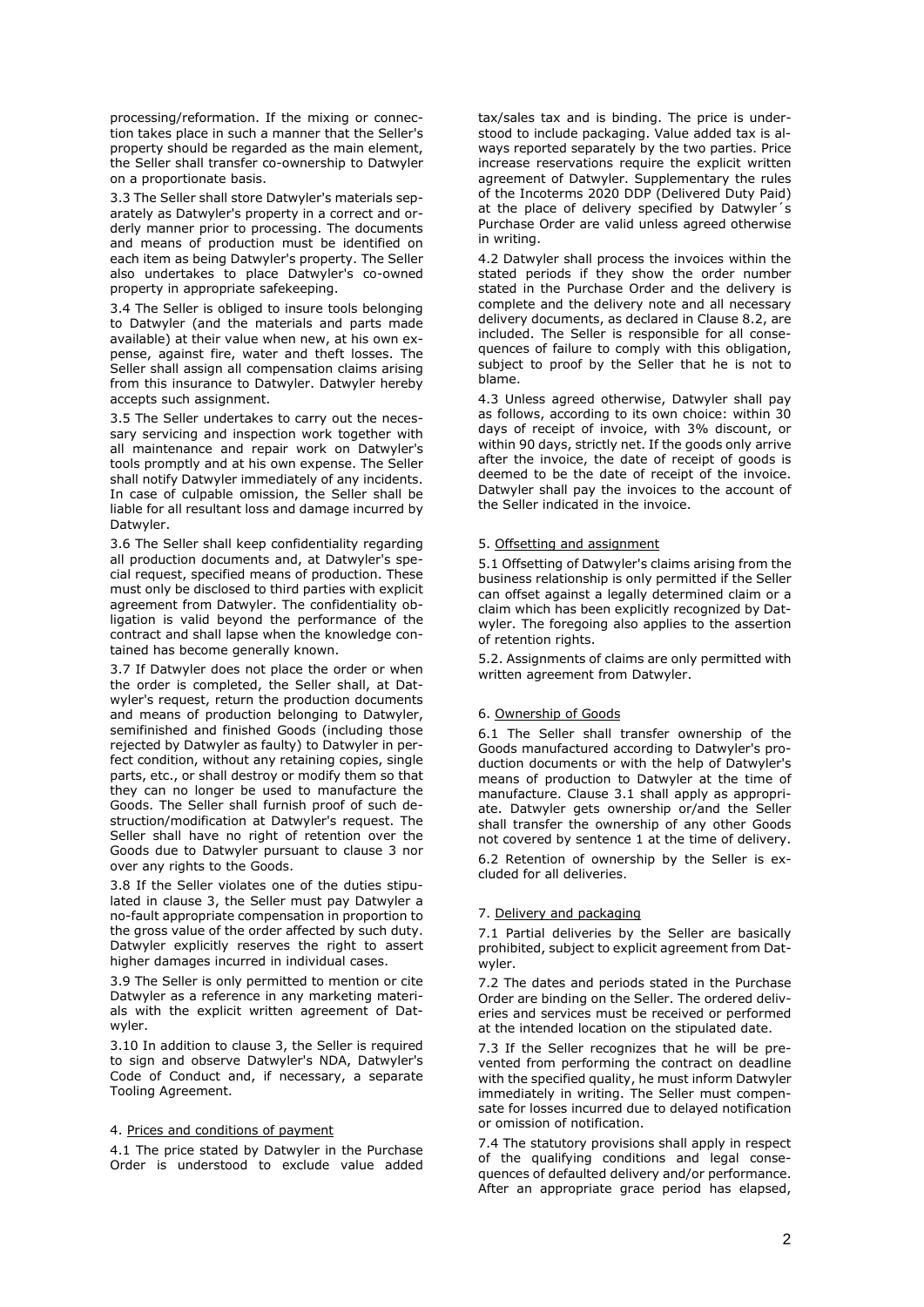Datwyler is entitled to withdraw from the contract or to request compensation for damages in lieu of performance. If Datwyler requests compensation for damages, it is incumbent upon the supplier to prove that he is not responsible for the violation of his obligation.

7.5 Datwyler may still withdraw from the contract in whole or in part if the Seller is not responsible for exceeding the delivery deadline.

7.6 The Seller undertakes to use packaging which conforms to the relevant environmental and disposal regulations. Datwyler reserves the right to return the packaging. Datwyler is only obliged to return it if a special written agreement exists.

## 8. Transport and transfer of risk

8.1 Deliveries are made and services are provided DDP (Delivered Duty Paid) at the place of delivery specified by Datwyler´s Purchaser Order. If, in exceptional cases, Datwyler bears the costs of transport, the Seller undertakes to commission the forwarder designated by Datwyler. If Datwyler fails to issue an instruction, the Seller must as a general rule select the most economical means of dispatch. Datwyler shall only refund higher costs if they are attributable to Datwyler's explicitly stated packaging and dispatch regulations.

8.2 A delivery note stating Datwyler's order number must be enclosed with every delivery. The delivery note must also include information on the gross and net weight. In case of partial deliveries, the remaining quantity for subsequent delivery must be stated. The dispatch and delivery documents and other documents relating to the Purchase Order/Orders must show Datwyler's order number which was included in the Purchase Orders/Orders. As delivery documents, the Seller shall submit an acceptance test certificate (in German: "*Abnahmeprüfzeugnis"*), a declaration of confirmation (in German: "*Konformitätserklärung*"), a certificate of origin or a corresponding declaration for goods not manufactured in Germany together with the delivery. If the Seller omits identification with the Datwyler order number and/or necessary documents are missing, Datwyler has the right to refuse the delivery and return it at the expense and risks of the Seller and/or shall not be responsible for delays in processing.

8.3 In a clearly visible manner, the Seller shall mark his delivery/objects delivered with the information according to the valid VDA guidelines, or at least with the following information: Seller including address, designation of delivered parts/Goods, Datwyler article numbers, quantity, delivery date, batch number.

#### 9. Force Majeure

If Datwyler is prevented from acceptance of the deliveries or services and from performing the associated obligations (such as the drawing up of the inspection and defect list) due to circumstances of force majeure or other events which Datwyler cannot foresee and for which Datwyler is not to blame, and which only occur after conclusion of the contract, or of which Datwyler is unaware when the contract is concluded without blame on its part, and due to subsequent strikes and lawful lockouts, Datwyler shall be released from such obligations

for the period and in accordance with the scope of the effects of such circumstances. Datwyler shall inform the Seller that it is so prevented and shall state the reasons.

### 10. Acceptance and warranty

10.1 Datwyler is entitled to refuse acceptance of deliveries before the agreed delivery and acceptance dates. Goods delivered early may be sent back to the Seller at his expense and risk, or may be stored with third parties.

10.2 If the Seller violates the packaging or dispatch regulations, Datwyler may refuse to accept the Goods without defaulting on acceptance.

10.3 The deliveries must conform to the statutory and official provisions applicable to their sale and use as valid at the time of delivery, in particular occupational safety, accident prevention and other safety regulations, the fire prevention regulations of the responsible area and the provisions concerning prevention of immissions and environmental damage as applicable at the set-up location (Datwyler expects environmental protection certificate ISO 14001), and to the recognized rules of engineering. The requirements of any quality assurance agreement concluded with Datwyler must be respected. Without the need for special reference on the purchase order, the safety equipment required according to the valid accident prevention regulations must also be delivered.

10.4 The warranty is based on the statutory provisions unless stipulated otherwise by these Purchasing Conditions.

10.5 For the commercial duty of inspection and notification of defects, the statutory provisions (§§ 377, 381 HGB, German Commercial Code) shall apply with the following rules: Datwyler´s duty of inspection shall be limited to defects which become apparent during Datwyler´s incoming goods inspection under external examination, including the delivery documents (e.g. transport damage, wrong and short delivery) or which are recognizable during Datwyler´s quality control by random sampling. If an acceptance is agreed, there is no obligation to inspect. Otherwise, it depends on the extent to which an inspection is feasible in the normal course of business, taking into account the circumstances of the individual case. Datwyler´s obligation to give notice of defects discovered later remains unaffected. Irrespective of Datwyler´s duty to inspect, Datwyler´s complaint (notification of defects) shall in any case be deemed to be prompt and timely if it is sent within ten working days of receipt of the delivery for evident defects, within twenty days of receipt of the delivery for complex subassemblies and within ten Working Days of discovery for concealed.

10.6 The warranty period is thirty-six months calculated from the transfer of risk.

10.7 In addition to statutory warranty claims, Datwyler is entitled to return the defective delivery at the Seller's expense and risk and, as it chooses, to request replacement or reworking. The Seller shall bear the necessary expenses. Reworking or delivery of a replacement shall suspend the warranty period for the time between notification of the defect and acceptance. If it is at risk of default or in especially urgent cases, Datwyler may itself rectify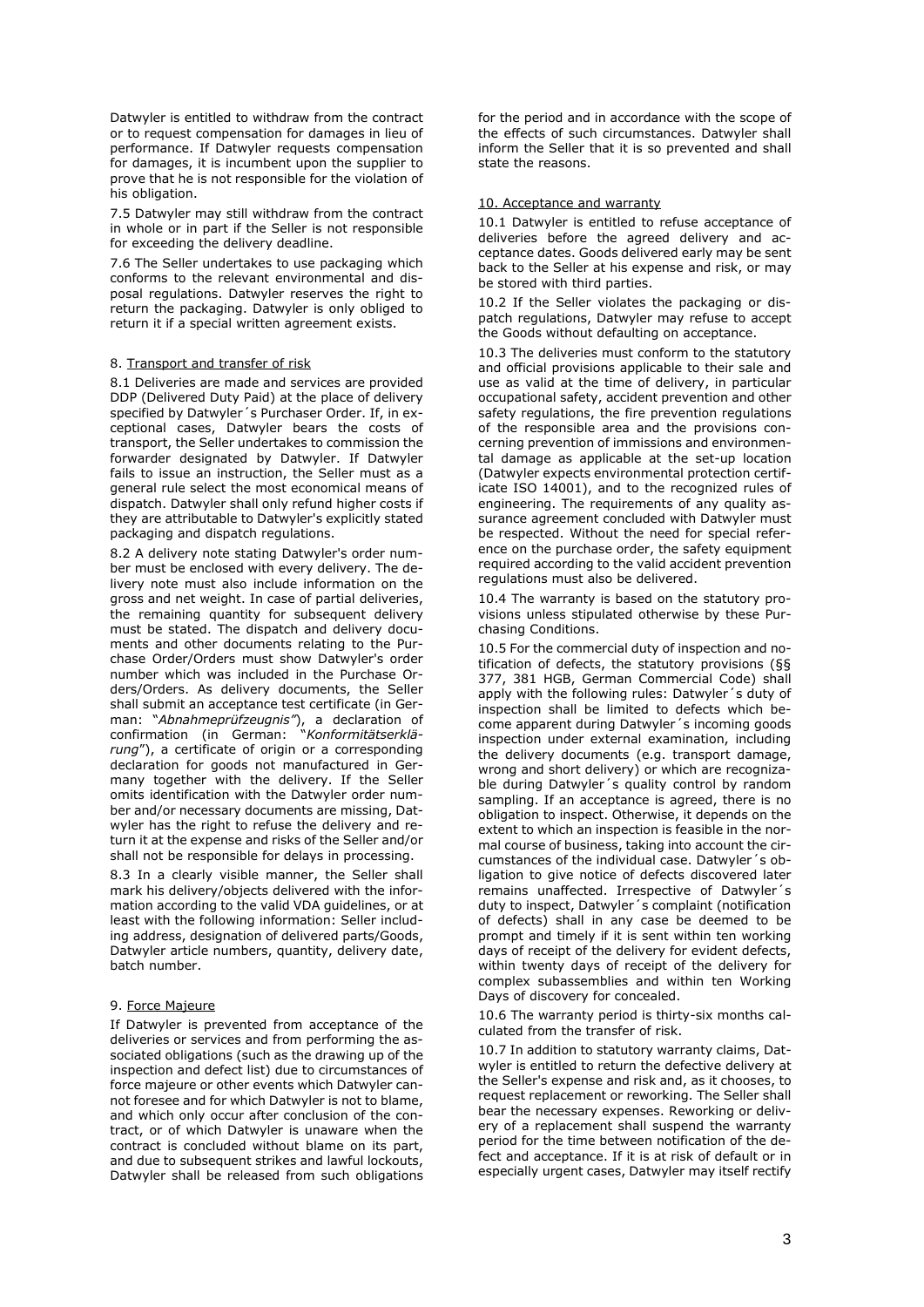the identified defects at the cost of the Seller without setting a grace period, or may have them rectified by third parties.

10.8 Subsequent performance shall also include the removal of the defective Goods and their reinstallation, provided that the Goods have been installed in or attached to another object in accordance with their nature and purpose of use; Datwyler´s legal claim to reimbursement of corresponding expenses shall remain unaffected. The Seller shall bear the expenses necessary for the purpose of inspection and subsequent performance even if it turns out that there was actually no defect. Datwyler´s liability for damages in the event of unjustified requests for the removal of defects shall remain unaffected; however, in this respect Datwyler shall only be liable if Datwyler has recognized or grossly negligently failed to recognize that there was no defect.

10.9 The Seller shall inform Datwyler about potential errors and potential or actual dangers which have affected his customers (or their customers) due to his deliveries or services.

# 11. Product liability and insurance

11.1 If a damaged or injured party asserts claims arising from product liability against Datwyler based on domestic or foreign law, the Seller is obliged to indemnify Datwyler in respect of the damage compensation claims when first requested to do so, provided that the cause is to be found in the Seller's sphere of control and organization, and that he himself is liable in the external relationship.

11.2 As part of his liability for cases of damage or loss as defined in clause 11.1, the Seller undertakes to reimburse all expenses pursuant to §§ 683, 670 BGB (German Civil Code) ] which arise from or in connection with a recall action launched by Datwyler. Insofar as possible and reasonable, Datwyler shall inform the Seller about the content and scope of the recall measures to be undertaken, and shall give him the opportunity to comment.

11.3 The Seller undertakes to maintain a product liability insurance with a sum insured which is appropriate to the specific Goods and sectors, however with a minimum sum of 10 Million €.

11.4 Datwyler explicitly points out that it acts primarily as a supplier to the automobile industry, and this is deemed to be already known to the Seller when he takes out insurance. Any further damage compensation claims due to Datwyler shall not be affected.

# 12. Commercial Property Rights

12.1 The Seller confirms that no rights of third parties or in Datwyler's export countries which are known to the Seller when the contract is concluded are violated in connection with his deliveries and services.

12.2 On first written request, the Seller undertakes to indemnify Datwyler in respect of claims which a third party asserts due to violation of rights. The obligation to indemnify also relates to all expenses which Datwyler necessarily incurs due to or in connection with claims asserted by a third party. The Seller shall assist Datwyler with court

proceedings as necessary or shall, at Datwyler's request, enter into legal disputes at his own expense. Datwyler shall only conclude agreements, and in particular settlements, with third parties with the agreement of the Seller.

12.3 The statutory regulations from Germany shall apply with regard to the period of limitation and the start of the limitation period.

## 13. Confidentiality

The information communicated to Datwyler in connection with the Purchase Order is not deemed to be confidential, subject to a divergent written agreement.

## 14. Prevention of corruption

14.1 Datwyler does not tolerate any corruption. This is understood to mean all actions by a person which are intended to offer an advantage to a natural person or legal entity, in order to induce an action or omission which is contrary to obligations, and every offer and acceptance of such advantages.

14.2 If the Seller violates the above provision, Datwyler is entitled to cancel the contractual relationship at any time without notice and to demand compensation for damages. Claims for compensation for damages by the Seller are excluded in this case.

# 16. Place of performance

The place of performance for deliveries is the destination indicated by Datwyler or in the absence of a specific location, the headquarters of Datwyler . The place of performance for the payments of Datwyler is the location specified by Datwyler, or in the absence of a specific location, the headquarters of the Datwyler .

## 17. Applicable law, Place of jurisdiction and Severability clause

17.1 These GPC and the contractual relationship between Datwyler and the Seller shall be governed by the law of the Federal Republic of Germany, excluding international uniform law, in particular the UN Convention on Contracts for the International Sale of Goods..2 If the Seller is a merchant as defined in the German Handelsgesetzbuch (German Commercial Code), a legal entity under public law or a special fund under public law, the exclusive also international - place of jurisdiction for all disputes arising from the contractual relationship shall be the registered office is the registered office of Datwyler in Cleebronn. The same shall apply if the Seller is an entrepreneur as defined in § 14 BGB (German Civil Code). In all cases, however, Datwyler shall also be entitled to bring an action at the place of performance of the delivery obligation in accordance with these GPC or a prior individual agreement or at the general place of jurisdiction of the Seller. Priority statutory provisions, in particular those relating to exclusive jurisdiction, shall remain unaffected.

17.3 If a provision of these Conditions of Business or a provision in connection with other agreements should be or become ineffective, the effectiveness